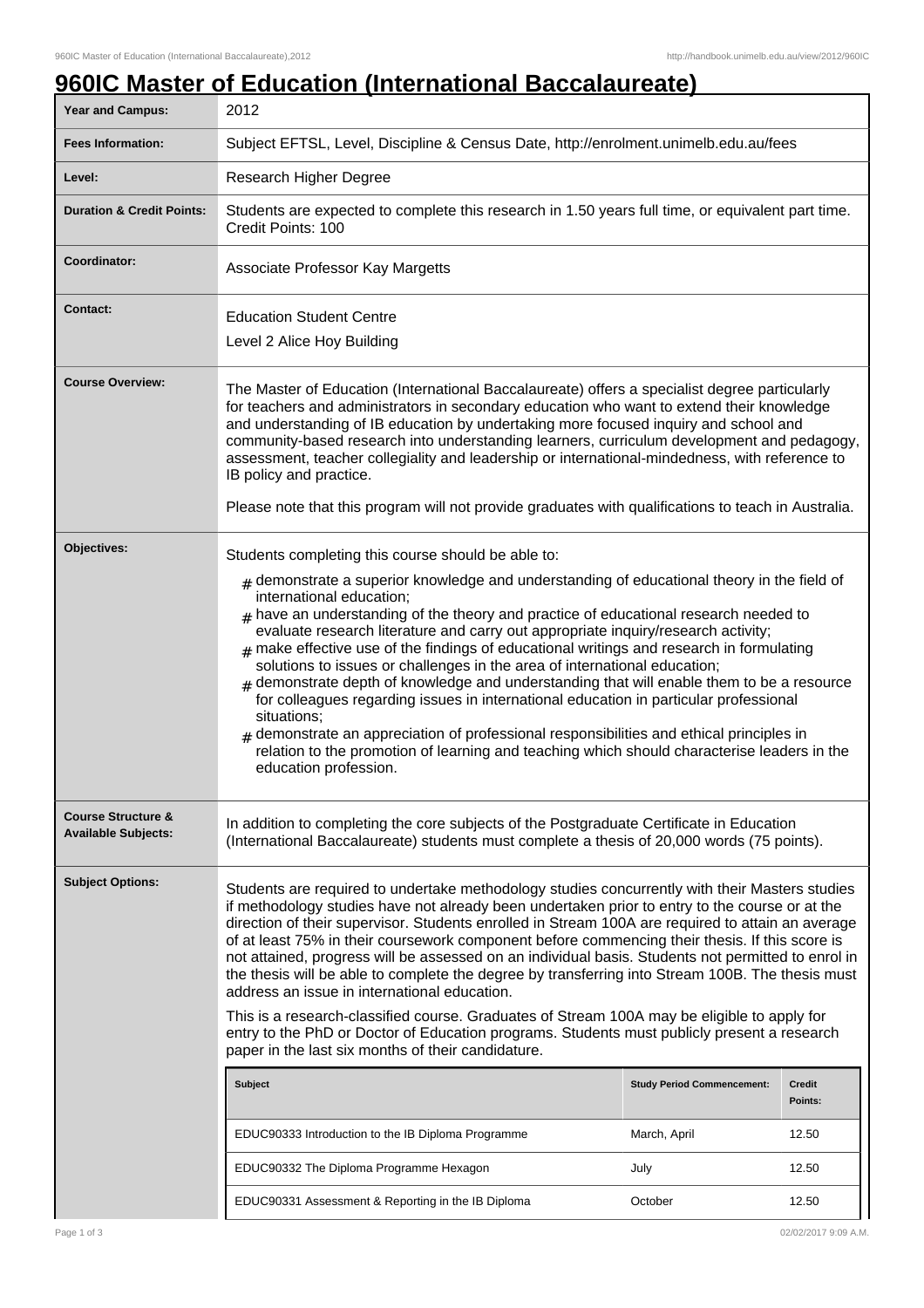|                                                   | EDUC90330 IB Diploma Specialist Disciplines                                                                                                                                                                                                                                                                                                                                                                                                                                                                                                                                                                                                                                                                                                                                                                                                                                                                                                                                                                                                                                                                                                                                                                                                                                                                                                                                                                                                                                                                                                                                                                                                                                                                                                                                                                                                                                                                                                                                                                                                                                                                                                                                                                                                                                                                                                                                                                                                                                                                                                                                                                                                                                                                                                                                                              | February                                     | 12.50                |
|---------------------------------------------------|----------------------------------------------------------------------------------------------------------------------------------------------------------------------------------------------------------------------------------------------------------------------------------------------------------------------------------------------------------------------------------------------------------------------------------------------------------------------------------------------------------------------------------------------------------------------------------------------------------------------------------------------------------------------------------------------------------------------------------------------------------------------------------------------------------------------------------------------------------------------------------------------------------------------------------------------------------------------------------------------------------------------------------------------------------------------------------------------------------------------------------------------------------------------------------------------------------------------------------------------------------------------------------------------------------------------------------------------------------------------------------------------------------------------------------------------------------------------------------------------------------------------------------------------------------------------------------------------------------------------------------------------------------------------------------------------------------------------------------------------------------------------------------------------------------------------------------------------------------------------------------------------------------------------------------------------------------------------------------------------------------------------------------------------------------------------------------------------------------------------------------------------------------------------------------------------------------------------------------------------------------------------------------------------------------------------------------------------------------------------------------------------------------------------------------------------------------------------------------------------------------------------------------------------------------------------------------------------------------------------------------------------------------------------------------------------------------------------------------------------------------------------------------------------------------|----------------------------------------------|----------------------|
|                                                   | Approved Research Methodology subject and thesis                                                                                                                                                                                                                                                                                                                                                                                                                                                                                                                                                                                                                                                                                                                                                                                                                                                                                                                                                                                                                                                                                                                                                                                                                                                                                                                                                                                                                                                                                                                                                                                                                                                                                                                                                                                                                                                                                                                                                                                                                                                                                                                                                                                                                                                                                                                                                                                                                                                                                                                                                                                                                                                                                                                                                         |                                              |                      |
|                                                   | <b>Subject</b>                                                                                                                                                                                                                                                                                                                                                                                                                                                                                                                                                                                                                                                                                                                                                                                                                                                                                                                                                                                                                                                                                                                                                                                                                                                                                                                                                                                                                                                                                                                                                                                                                                                                                                                                                                                                                                                                                                                                                                                                                                                                                                                                                                                                                                                                                                                                                                                                                                                                                                                                                                                                                                                                                                                                                                                           | <b>Study Period Commencement:</b>            | Credit<br>Points:    |
|                                                   | EDUC90620 Reading Educational Research                                                                                                                                                                                                                                                                                                                                                                                                                                                                                                                                                                                                                                                                                                                                                                                                                                                                                                                                                                                                                                                                                                                                                                                                                                                                                                                                                                                                                                                                                                                                                                                                                                                                                                                                                                                                                                                                                                                                                                                                                                                                                                                                                                                                                                                                                                                                                                                                                                                                                                                                                                                                                                                                                                                                                                   | August, Semester 1                           | 12.50                |
|                                                   | EDUC90729 Conducting Educational Research                                                                                                                                                                                                                                                                                                                                                                                                                                                                                                                                                                                                                                                                                                                                                                                                                                                                                                                                                                                                                                                                                                                                                                                                                                                                                                                                                                                                                                                                                                                                                                                                                                                                                                                                                                                                                                                                                                                                                                                                                                                                                                                                                                                                                                                                                                                                                                                                                                                                                                                                                                                                                                                                                                                                                                | April, August                                | 12.50                |
|                                                   | 460607 Minor Thesis - Education                                                                                                                                                                                                                                                                                                                                                                                                                                                                                                                                                                                                                                                                                                                                                                                                                                                                                                                                                                                                                                                                                                                                                                                                                                                                                                                                                                                                                                                                                                                                                                                                                                                                                                                                                                                                                                                                                                                                                                                                                                                                                                                                                                                                                                                                                                                                                                                                                                                                                                                                                                                                                                                                                                                                                                          | RHD First Half Year, RHD<br>Second Half Year | Not<br>Assigned      |
| <b>Entry Requirements:</b>                        | An applicant may be eligible for entry into the Master of Education (International Baccalaureate),<br>Stream 100A, if the applicant has:                                                                                                                                                                                                                                                                                                                                                                                                                                                                                                                                                                                                                                                                                                                                                                                                                                                                                                                                                                                                                                                                                                                                                                                                                                                                                                                                                                                                                                                                                                                                                                                                                                                                                                                                                                                                                                                                                                                                                                                                                                                                                                                                                                                                                                                                                                                                                                                                                                                                                                                                                                                                                                                                 |                                              |                      |
|                                                   | $#$ an appropriate honours degree in Education;                                                                                                                                                                                                                                                                                                                                                                                                                                                                                                                                                                                                                                                                                                                                                                                                                                                                                                                                                                                                                                                                                                                                                                                                                                                                                                                                                                                                                                                                                                                                                                                                                                                                                                                                                                                                                                                                                                                                                                                                                                                                                                                                                                                                                                                                                                                                                                                                                                                                                                                                                                                                                                                                                                                                                          |                                              |                      |
|                                                   | $#$ or an appropriate four-year degree in Education, or equivalent, and at least two years of<br>documented relevant professional experience and a record of research activity and/or<br>publications equivalent to 50 points of year five study.                                                                                                                                                                                                                                                                                                                                                                                                                                                                                                                                                                                                                                                                                                                                                                                                                                                                                                                                                                                                                                                                                                                                                                                                                                                                                                                                                                                                                                                                                                                                                                                                                                                                                                                                                                                                                                                                                                                                                                                                                                                                                                                                                                                                                                                                                                                                                                                                                                                                                                                                                        |                                              |                      |
|                                                   | The documented record of activity and/or publications referred to must entail clearly research-<br>driven initiative(s) that generated a written product for which the author was sole or significant<br>contributor or author. This initiative may be centred on workplace-related issues, but it must<br>extend further than routine endeavours that would be considered part of normal practices<br>within the educational workplace (for example, normal subject or course evaluation or<br>policy formulation). The design of the research should reflect sound, explicit conceptual and<br>methodological bases and it should include either empirical or document-based data collection<br>and analysis. The report should constitute an advance in current knowledge in the field. Overall,<br>the information supplied must convince the selection committee that the applicant has sufficient<br>educational research expertise or experience to enable successful completion of the degree<br>within the time allowed.                                                                                                                                                                                                                                                                                                                                                                                                                                                                                                                                                                                                                                                                                                                                                                                                                                                                                                                                                                                                                                                                                                                                                                                                                                                                                                                                                                                                                                                                                                                                                                                                                                                                                                                                                                        |                                              |                      |
| <b>Core Participation</b><br><b>Requirements:</b> | The Melbourne Graduate School of Education welcomes applications from students with<br>disabilities. It is University and Graduate School policy to take reasonable steps to enable<br>the participation of students with disabilities, and reasonable adjustments will be made to<br>enhance a student's participation in the Graduate School's programs. The core participation<br>requirements for study in the Melbourne Graduate School of Education are: In all courses The<br>ability to comprehend complex information related to education and the disciplines in which the<br>student is teaching. The ability to communicate clearly and independently in assessment tasks<br>a knowledge of the content, principles and practices relating to education and other relevant<br>disciplines. Behavioural and social attributes that enable a student to participate in a complex<br>learning environment. Students are required to take responsibility for their own participation<br>and learning. They also contribute to the learning of other students in collaborative learning<br>environments, demonstrating interpersonal skills and an understanding of the needs of other<br>students. Assessment may include the outcomes of tasks completed in collaboration with<br>other students. In courses requiring students to undertake practicum placements The ability<br>to undertake professional practice placements independently, including:a. the ability based<br>on personal maturity to establish a professional relationship with students and interact with<br>them appropriately;b. the ability to communicate to students the subject matter being taught<br>with clarity and in a way that is age-sensitive;c. the ability to model literacy and numeracy skills<br>independently for students and in all their interactions meet community expectations of the<br>literacy and numeracy skills teachers should have;d. the ability to demonstrate skilfully and<br>safely activities required in particular discipline areas being taught (e.g. physical education<br>activities, science laboratory techniques);e. the ability to create, monitor and maintain a safe<br>physical environment, a stable and supportive psychological environment, and a productive<br>learning environment in their classroom;f. the ability to establish effective relationships with<br>all members of the school community, including colleagues, students, and caregivers;g. the<br>ability based on mental and physical health to exercise sound judgment and respond promptly<br>to the demands of classroom situations, and the personal resilience to cope and maintain their<br>wellbeing under stress. Students who feel a disability will prevent them from meeting the above |                                              |                      |
| <b>Graduate Attributes:</b>                       | The University's general graduate attributes are located on the Office of the Provost's<br>website:http://www.unimelb.edu.au/about/attributes.html                                                                                                                                                                                                                                                                                                                                                                                                                                                                                                                                                                                                                                                                                                                                                                                                                                                                                                                                                                                                                                                                                                                                                                                                                                                                                                                                                                                                                                                                                                                                                                                                                                                                                                                                                                                                                                                                                                                                                                                                                                                                                                                                                                                                                                                                                                                                                                                                                                                                                                                                                                                                                                                       |                                              |                      |
| Page 2 of 3                                       |                                                                                                                                                                                                                                                                                                                                                                                                                                                                                                                                                                                                                                                                                                                                                                                                                                                                                                                                                                                                                                                                                                                                                                                                                                                                                                                                                                                                                                                                                                                                                                                                                                                                                                                                                                                                                                                                                                                                                                                                                                                                                                                                                                                                                                                                                                                                                                                                                                                                                                                                                                                                                                                                                                                                                                                                          |                                              | 02/02/2017 9:09 A.M. |